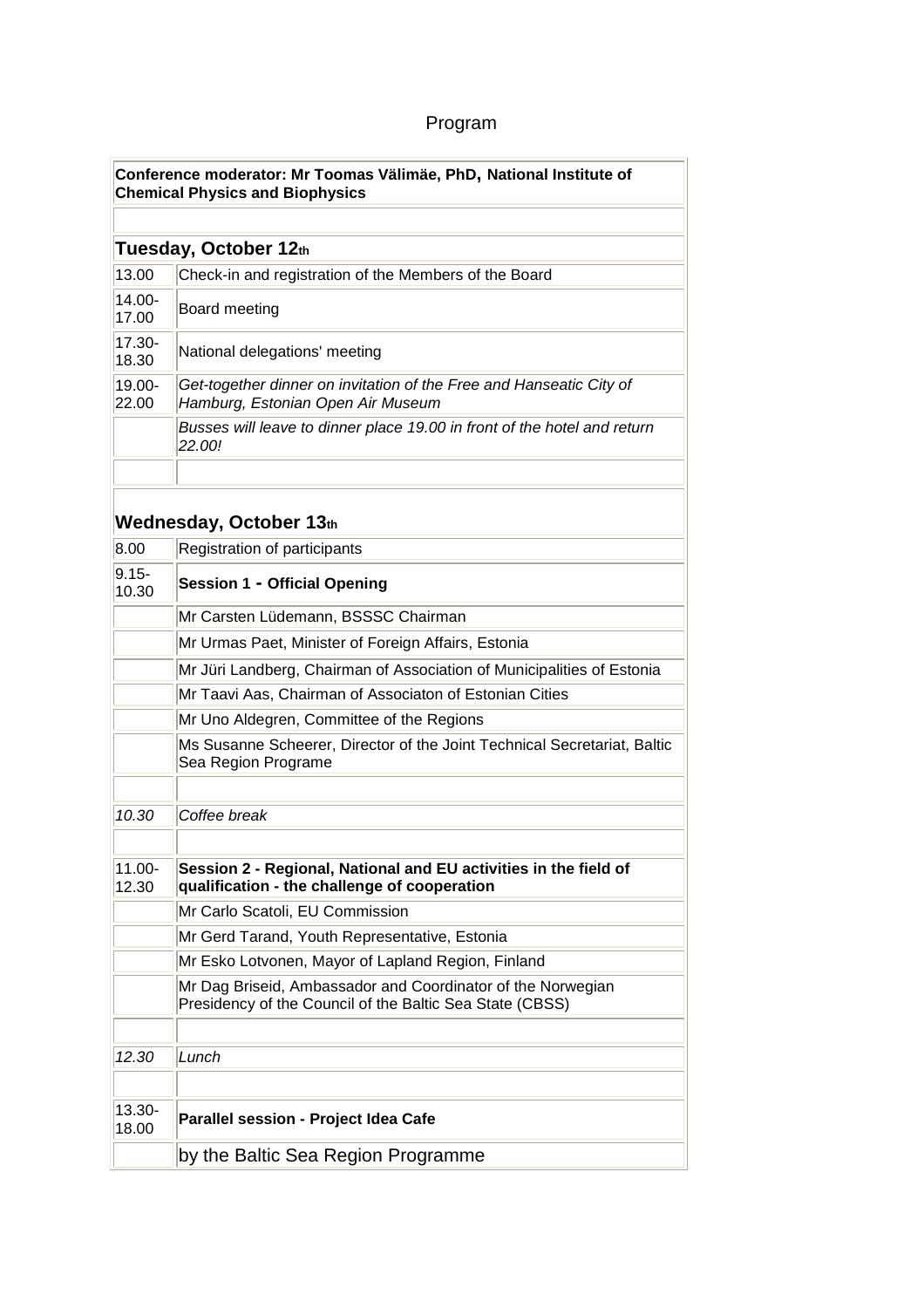|                 | Timetable                                                                                                                                                                                                                                                                                                       |  |  |  |
|-----------------|-----------------------------------------------------------------------------------------------------------------------------------------------------------------------------------------------------------------------------------------------------------------------------------------------------------------|--|--|--|
|                 | 13:30 – 14:45 Presentations of the programmes & project<br>examples                                                                                                                                                                                                                                             |  |  |  |
|                 | <b>Baltic Sea Region Transnational Cooperation Programme</b><br><b>Central Baltic Cross-Border Cooperation Programme</b><br>South Baltic Cross-Border Cooperation Programme<br><b>INTERREG IVC Interregional Cooperation Programme</b><br>Alternative funding sources by SIDA                                   |  |  |  |
|                 | 15:00 – 16:15 Thematic Session to be decided based on<br>project ideas<br>16:30 – 18:00 Thematic Session to be decided based on<br>project ideas                                                                                                                                                                |  |  |  |
|                 |                                                                                                                                                                                                                                                                                                                 |  |  |  |
| 13.30-<br>15.00 | <b>WORKSHOPS</b>                                                                                                                                                                                                                                                                                                |  |  |  |
|                 | <b>Workshop 1 - Education</b>                                                                                                                                                                                                                                                                                   |  |  |  |
|                 | Coordinator - Thomas Littmann                                                                                                                                                                                                                                                                                   |  |  |  |
|                 | Chairperson - Susanne Lonscher-Räcke                                                                                                                                                                                                                                                                            |  |  |  |
|                 | <b>SPEAKERS</b>                                                                                                                                                                                                                                                                                                 |  |  |  |
|                 | Mr Hans Thormählen, Arbeit und Leben Hamburg, Mobility Agency<br>Mr Harald Fischer, Ministry of Education Hamburg<br>Mr Jörgen Lindholm, Vice Secretary General of Lärarförbundet, Sweden<br>Mr Peter Schiødt, Headteacher of Køge Gymnasium, Norway                                                            |  |  |  |
|                 | Workshop 2 - Lifelong learning and knowledge society                                                                                                                                                                                                                                                            |  |  |  |
|                 | Coordinator - Ann-Irene Saeternes                                                                                                                                                                                                                                                                               |  |  |  |
|                 | Chairperson - Hege Andreassen                                                                                                                                                                                                                                                                                   |  |  |  |
|                 | <b>SPEAKERS</b>                                                                                                                                                                                                                                                                                                 |  |  |  |
|                 | Ms Graciela Sbertoli, Norwegian Institute of Adult Learning, Norway<br>Ms Elin Horntvedt, Senior Advisor, Vestfold County administration, Norway                                                                                                                                                                |  |  |  |
|                 | <b>Workshop 3 - Mobility of the work force</b>                                                                                                                                                                                                                                                                  |  |  |  |
|                 | Coordinator - Marlis Erichsen                                                                                                                                                                                                                                                                                   |  |  |  |
|                 | Chairperson - Per Bech Grönning                                                                                                                                                                                                                                                                                 |  |  |  |
|                 | <b>SPEAKERS</b>                                                                                                                                                                                                                                                                                                 |  |  |  |
|                 | Mr Per Bech Grønning, Head of Employment Centre Guldborgsund, Region Zealand,<br><b>Denmark</b><br>Mr Stefan Musiolik, Head of Unit Baltic & North Sea Affairs, State Chancellery, Land<br><b>Schleswig-Holstein, Germany</b><br>Ms Katariina Röbbelen-Voigt, Project manager, Baltic Sea Labour Network (BSLN) |  |  |  |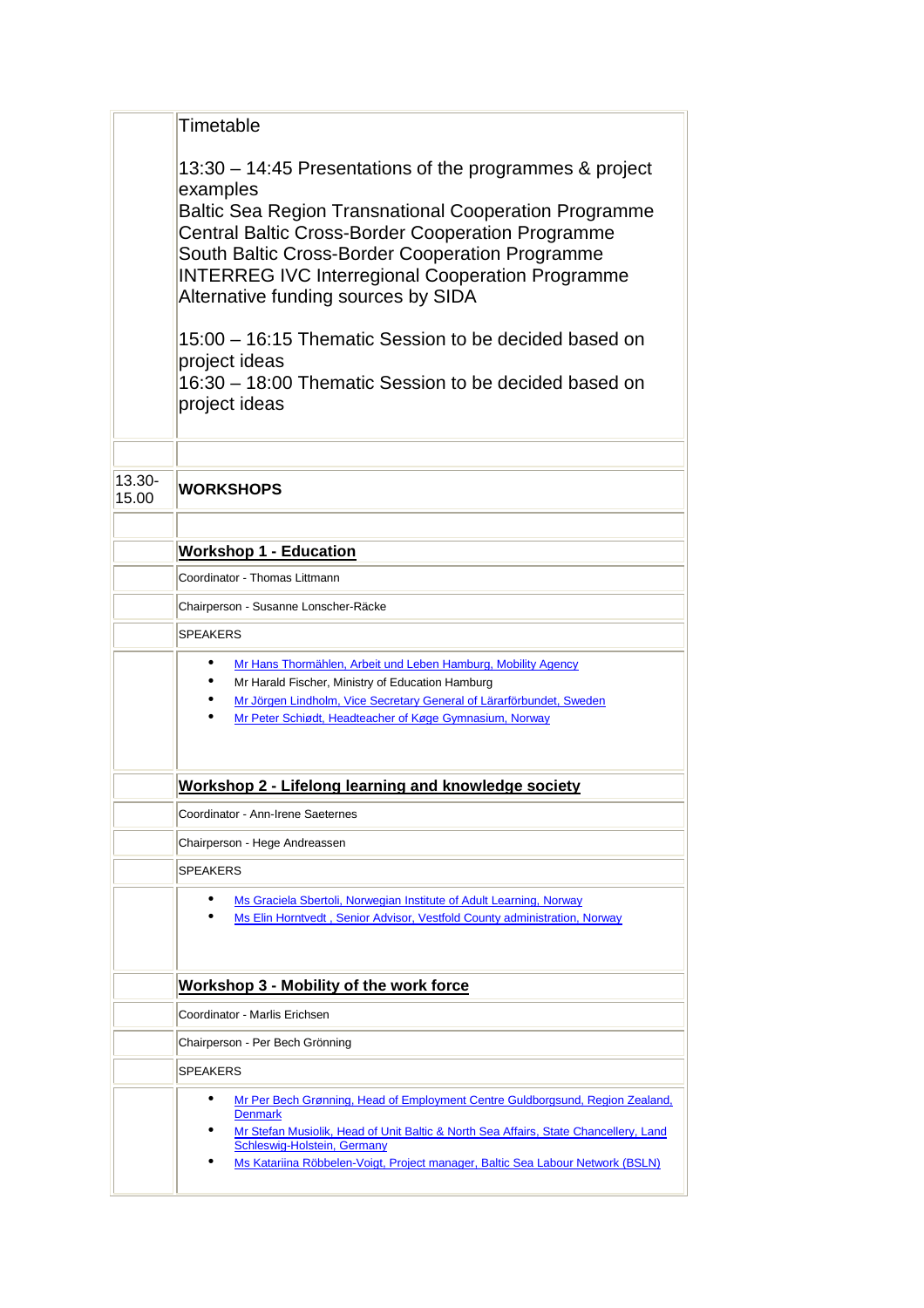| 15.00              | Coffee break                                                                                                                                                                                                                                                                                                                                                                 |  |  |  |
|--------------------|------------------------------------------------------------------------------------------------------------------------------------------------------------------------------------------------------------------------------------------------------------------------------------------------------------------------------------------------------------------------------|--|--|--|
|                    |                                                                                                                                                                                                                                                                                                                                                                              |  |  |  |
| $15.30 -$          |                                                                                                                                                                                                                                                                                                                                                                              |  |  |  |
| 17.00              | <b>WORKSHOPS</b>                                                                                                                                                                                                                                                                                                                                                             |  |  |  |
|                    |                                                                                                                                                                                                                                                                                                                                                                              |  |  |  |
|                    | Workshop 4 - Demographic change and migration                                                                                                                                                                                                                                                                                                                                |  |  |  |
|                    | Coordinator - Malgorzata Ludwiczek                                                                                                                                                                                                                                                                                                                                           |  |  |  |
|                    | Chairperson - Talis Linkaits                                                                                                                                                                                                                                                                                                                                                 |  |  |  |
|                    | <b>SPEAKERS</b>                                                                                                                                                                                                                                                                                                                                                              |  |  |  |
|                    | <u>Mr Talis Linkaits, Baltic Sea Region Spatial Planning Initiative VASAB, Head of</u><br>Secretariat, Riga<br>Ms Tatjana Volkova, Rector, BA School of Business and Finance, Riga, Latvia<br>Ms Ulla Moberg, Economist, Stockholm County Council, Office of Regional Planning,<br><b>Sweden</b><br>Mr Alf S. Johansen, Secretary General, Innovation Circle Network, Norway |  |  |  |
|                    | Workshop 5 - Cooperation in the field of univeristies                                                                                                                                                                                                                                                                                                                        |  |  |  |
|                    | Coordinator - Ms Viola Soiver                                                                                                                                                                                                                                                                                                                                                |  |  |  |
|                    | Chairperson - Mr Mart Susi                                                                                                                                                                                                                                                                                                                                                   |  |  |  |
|                    | <b>SPEAKERS</b>                                                                                                                                                                                                                                                                                                                                                              |  |  |  |
|                    | Mr Leif Kalev, Associate Professor, Director of Institute of Political Science and                                                                                                                                                                                                                                                                                           |  |  |  |
|                    | Governance, Tallinn University, Estonia<br>Mr Mikk Lõhmus, Lecturer of the Chair of Local Self-Government and Regional Policy,                                                                                                                                                                                                                                               |  |  |  |
|                    | Tallinn University of Technology, Estonia                                                                                                                                                                                                                                                                                                                                    |  |  |  |
|                    | Ms Katja Novikova, Research Director of NORDI, Lappeenranta University of<br><b>Technology, Finland</b>                                                                                                                                                                                                                                                                      |  |  |  |
|                    | Mr Georg Sootla, Professor, Institute of Political Science and Governance, Tallinn<br>University, Mr Sulev Lääne, Lecturer, Institute of Political Science and Governance,<br>Tallinn University and Mr Ulf Johansson, Consultant, SWECO AB, Sweden                                                                                                                          |  |  |  |
|                    | <b>Workshop 6 - Youth and Labour</b>                                                                                                                                                                                                                                                                                                                                         |  |  |  |
|                    | Coordinator - Tiiu Kadak                                                                                                                                                                                                                                                                                                                                                     |  |  |  |
|                    | Chairperson - Katrin Saks                                                                                                                                                                                                                                                                                                                                                    |  |  |  |
|                    | <b>SPEAKERS</b>                                                                                                                                                                                                                                                                                                                                                              |  |  |  |
|                    | Mr Pawel Grzadko, Yoth Council of West Pomeranian Region, Poland<br>Mr Gerd Tarand, youth representative on BSSSC Youth Network, Estonia<br>Mr Henri Palmar - NGO Young Entrepreneur, Estonia<br>Mr Mark Pahk - NGO Starting Entrepreneurs' Network for Tomorrow (SENT), Estonia<br>Ms Kati Plukk - Estonian Youth Work Centre, Estonia<br>Panel discussion and questions    |  |  |  |
| $17.15 -$<br>18.00 | <b>Session 3 - Summarizing the workshops</b>                                                                                                                                                                                                                                                                                                                                 |  |  |  |
|                    | Interview Style with questions of the moderator to the Workshop Chairpersons<br>$\bullet$                                                                                                                                                                                                                                                                                    |  |  |  |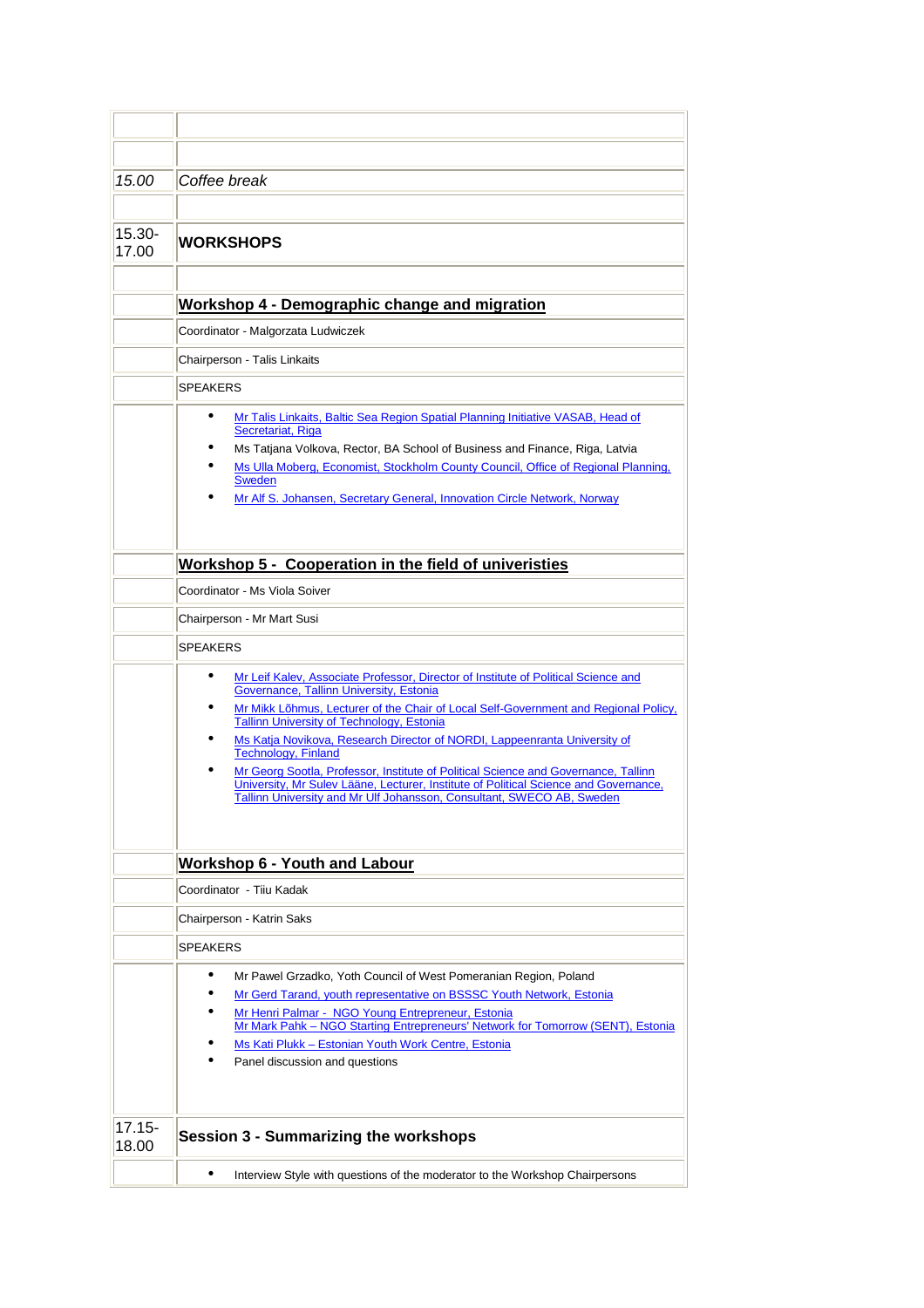|                        | Questions from Audience                                                                                                                                                                                                                                                                                                                                                  |  |  |  |  |
|------------------------|--------------------------------------------------------------------------------------------------------------------------------------------------------------------------------------------------------------------------------------------------------------------------------------------------------------------------------------------------------------------------|--|--|--|--|
|                        |                                                                                                                                                                                                                                                                                                                                                                          |  |  |  |  |
| $ 20.00 -$<br>23.00    | Official dinner at the invitation of the Tallinn City Council and Association<br>of Estonian Cities, Meriton Hotel Grand Tallinn Restaurant                                                                                                                                                                                                                              |  |  |  |  |
|                        |                                                                                                                                                                                                                                                                                                                                                                          |  |  |  |  |
| Thursday, October 14th |                                                                                                                                                                                                                                                                                                                                                                          |  |  |  |  |
| $ 09.30 -$<br>11.00    | Session 4 - EU politics and Programs in the field of Qualification                                                                                                                                                                                                                                                                                                       |  |  |  |  |
|                        | Mr Madis Lepajõe, Deputy Secretary General of the Ministry of Education<br>and Research, Estonia                                                                                                                                                                                                                                                                         |  |  |  |  |
|                        | Mr Bjørn Jaaberg Hansen, Chairman of CBSS - Expert Group on Youth<br>Affairs. Ministry of Children, Equality and Social Inclusion, Norway                                                                                                                                                                                                                                |  |  |  |  |
|                        | Ms Susanne A. Dreas, KWB Koordinierungsstelle Weiterbildung und<br>Beschäftigung e. V., Hamburg, Germany                                                                                                                                                                                                                                                                 |  |  |  |  |
|                        |                                                                                                                                                                                                                                                                                                                                                                          |  |  |  |  |
| $11.00 -$<br>11.45     | <b>Session 5 - Closing</b>                                                                                                                                                                                                                                                                                                                                               |  |  |  |  |
|                        | Ms Mercedes Bresso, Committee of the Regions<br>Mr Colin Wolfe, European Commission<br>Mr Carsten Lüdemann, Chairman of BSSS<br>Handover of the Chairmanship to Western Pomerania<br>Mr Olgierd Geblewick, BSSSC Chairman-Elect<br>Mr Arne Tilk, Mayor of Põlvamaa<br>Invitation to BSSSC Annual Conference 2011, Szczecin, Poland<br>Official Closing of the Conference |  |  |  |  |
| 12.00                  | Lunch                                                                                                                                                                                                                                                                                                                                                                    |  |  |  |  |
| 12.30                  | Press conference                                                                                                                                                                                                                                                                                                                                                         |  |  |  |  |
|                        |                                                                                                                                                                                                                                                                                                                                                                          |  |  |  |  |
|                        | "The 1st EU Annual Forum for the Baltic Sea Strategy<br><b>(Stakeholder Conference)"</b>                                                                                                                                                                                                                                                                                 |  |  |  |  |
|                        | <b>Opening Panel</b>                                                                                                                                                                                                                                                                                                                                                     |  |  |  |  |
| $13.30 -$<br>14.30     | Opening speech, Mr Johannes Hahn,<br>Commissioner for Regional Policy, European Commission<br>Opening speech, Mr Toomas Hendrik Ilves,<br><b>President of Estonia</b><br>Opening speech, Ms Mercedes Bresso,                                                                                                                                                             |  |  |  |  |
|                        | President of the Committee of the Regions                                                                                                                                                                                                                                                                                                                                |  |  |  |  |
| 14.30-<br>16.30        | Five Paralleel Workshops - Part I                                                                                                                                                                                                                                                                                                                                        |  |  |  |  |
|                        | I pillar – To make the Baltic Sea Region an environmentally sustainable<br>$\circ$<br>place<br>Moderated by the Priority Area Coordinators from this pillar                                                                                                                                                                                                              |  |  |  |  |
|                        | II pillar – To make the Baltic Sea Region a prosperous place<br>$\circ$                                                                                                                                                                                                                                                                                                  |  |  |  |  |